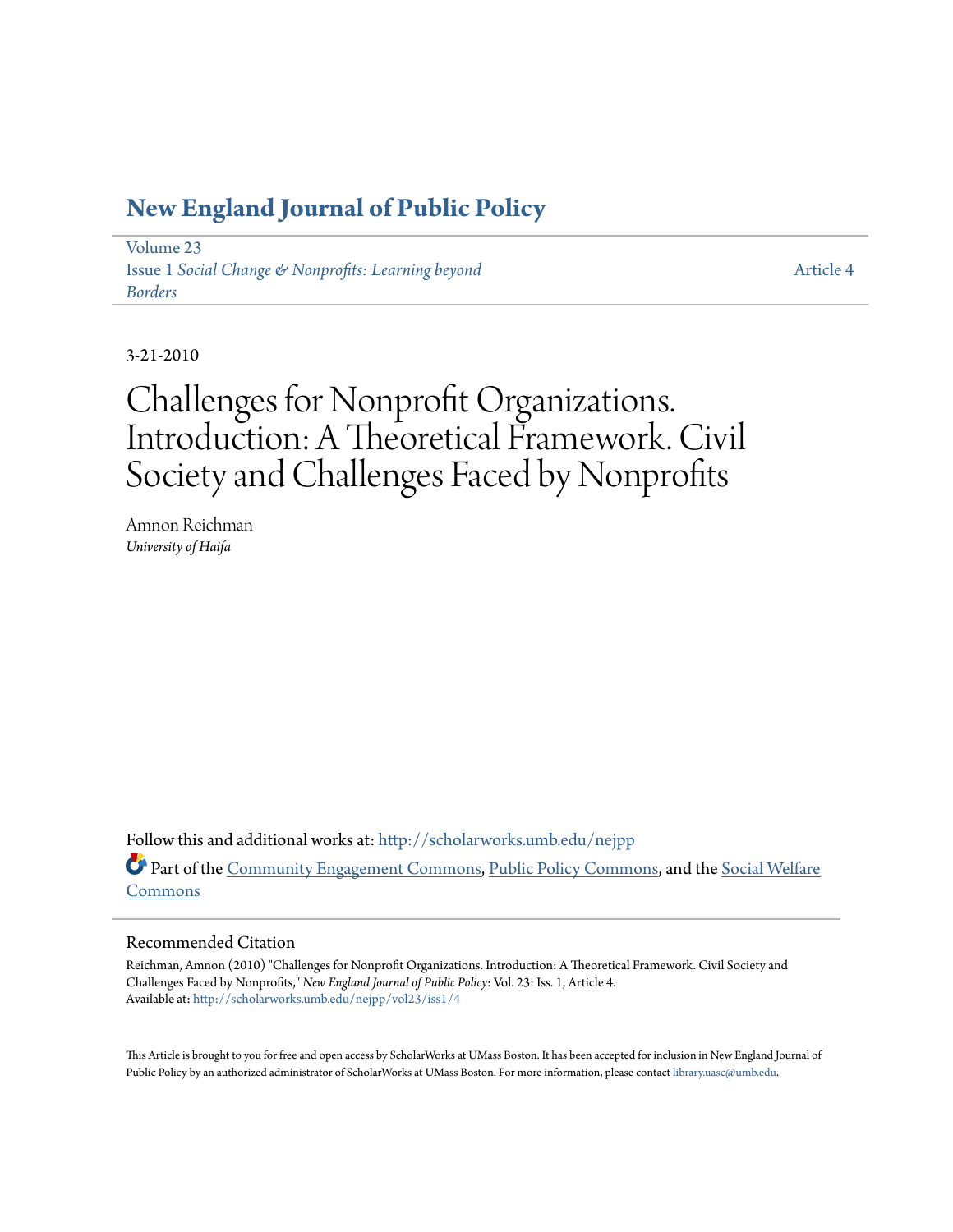### CHALLENGES FOR NONPROFIT ORGANIZATIONS

## Introduction: A Theoretical Framework

Civil Society and Challenges Faced by Nonprofits

#### *Amnon Reichman*

his introduction will tackle two issues. The first is theoretical: a framework be proposed with which to approach the activity of nonprofit organizations within civil society in modern democracies. Whereas the traditional his introduction will tackle two issues. The first is theoretical: a framework will be proposed with which to approach the activity of nonprofit organizations within civil society in modern democracies. Whereas the traditional the government, the bottom-right corner occupied by the market, and the bottomleft corner by the "third sector"), a better conceptualization defines civil society as a social space between the state (located above) and the individual or the private sphere (located below). This space is where for-profit organizations (usually clustered in one side of the space), nonprofit organizations (usually grouped in the other), and organizations that share characteristics of both (situated in the middle) reside and develop modes of coexistence (sometimes in tension and sometimes in partnership). This spatial model enables better understanding of the dynamics that occur when the state removes itself from segments of civil society by "ascending" (as is the case when the state stops providing some services and deregulates the services it has outsourced), or conversely, when the state interjects itself into segments of the civil society by "descending," either via direct provision of services or by tight regulation of such provision. Moreover, this spatial conceptualization allows us to better understand the interaction of nonprofit organizations with state agencies, with forprofit organizations, and with individual members of the society, who are the potential volunteers in the nonprofit organization, the audience for their call for social change or the recipients of their services.

*Amnon Reichman, a tenured Senior-Lecturer (Associate Professor) at the Faculty of Law, University of Haifa, holds an LL.B. (Hebrew University), an LL.M. (Berkeley Law) and an S.J.D. (University of Toronto). His postdoctorate studies were devoted to ethics and professionalism (Harvard). His areas of expertise include constitutional and administrative law (Israeli and comparative), theories of human rights and judicial review, and law and culture (primarily law and cinema). Reichman served as a lay leader on the steering committee of the Haifa–Boston Partnership and as the Cochair of the Social Justice and Civil Society Committee (2001–2006).*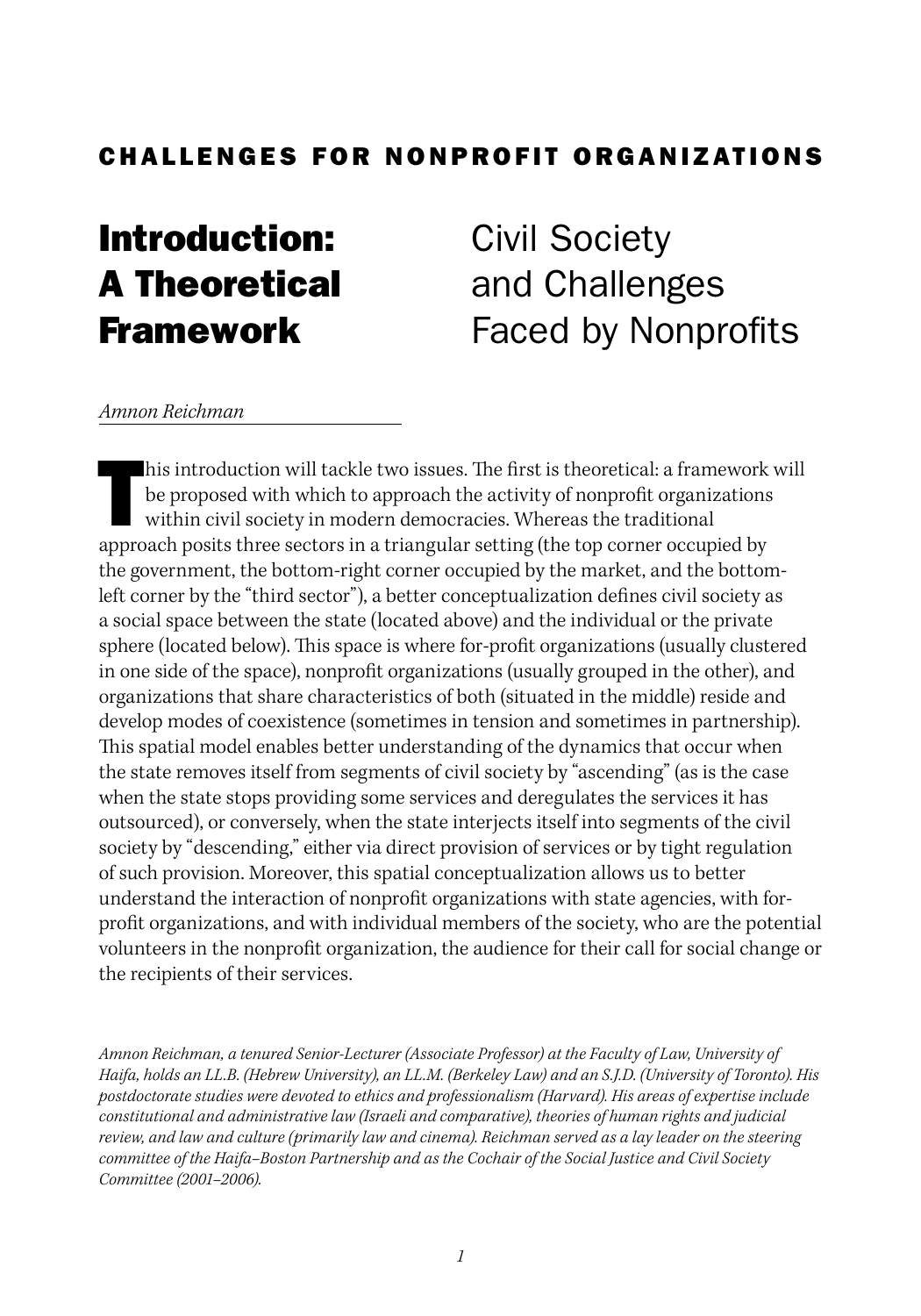The second issue addressed by this introduction is more practical: the dilemmas faced by nonprofit organizations operating within the social space defined above will be outlined (in a stylized manner). These dilemmas will be organized along five axes: those pertaining to the relationship with the state and state agencies; those pertaining to the relationship with other nonprofit organizations; those pertaining to the relationship with for-profit organizations; those pertaining to the relations with the private sphere; and those pertaining to the relationship with organizations in other countries. With respect to each axis, it will be shown that rather than approaching the relationship as tri-polar, a fuller appreciation of the social space, or environment, is of value.

### Civil Society as a Social Space

Civil society in Western democracies witnessed important changes toward the end of the twentieth century. Whereas previously civil society, and civil society organizations, were seen as a "third sector" vis-à-vis the governmental sector and the market, it became evident that this conceptualization is deficient, for it fails to adequately capture the nuances of modern social experience. The old tri-sectors approach assumes clear boundaries between the market and the nonprofit. In reality, for-profit organizations developed social-responsibility divisions, which agenda, even if motivated solely or primarily by corporate public relations, was, nonetheless, similar to that of traditional nonprofit organizations. Similarly, nonprofit organizations adopted, in various degrees, for-profit strategies for negotiating with market forces. Organizations ranging from social-services provision to social change and those with a main focus that ranged from fostering arts and culture (such as orchestras, museums, and faith-based organizations) to providing essential necessities (such as food banks and shelters) decided to operate in modes similar to for-profit corporations except that they do not generate monetary dividends to their shareholders. Moreover, the old tri-sector model posits civil society in a clear adversarial stance vis-à-vis government. The end of the twentieth century saw partnerships emerging among the government, the market, and nonprofit organizations. Furthermore, sociologists have identified the dynamic nature of the civil society in relation to both government and the market, a feature not well depicted by the static tri-sector model. A better definition of the term "civil society" was therefore required, one that would more accurately capture the relationship between the for-profit organizations, the nonprofit organizations, and the state.

The first move toward a better understanding of the term civil society required decoupling the actors — the organizations, including governmental organizations from the field of social activity within which they operate. The second move required defining the relevant fields of social activity, that is, the social spaces where the activity takes place. Three such social spaces emerge. In the private sphere individuals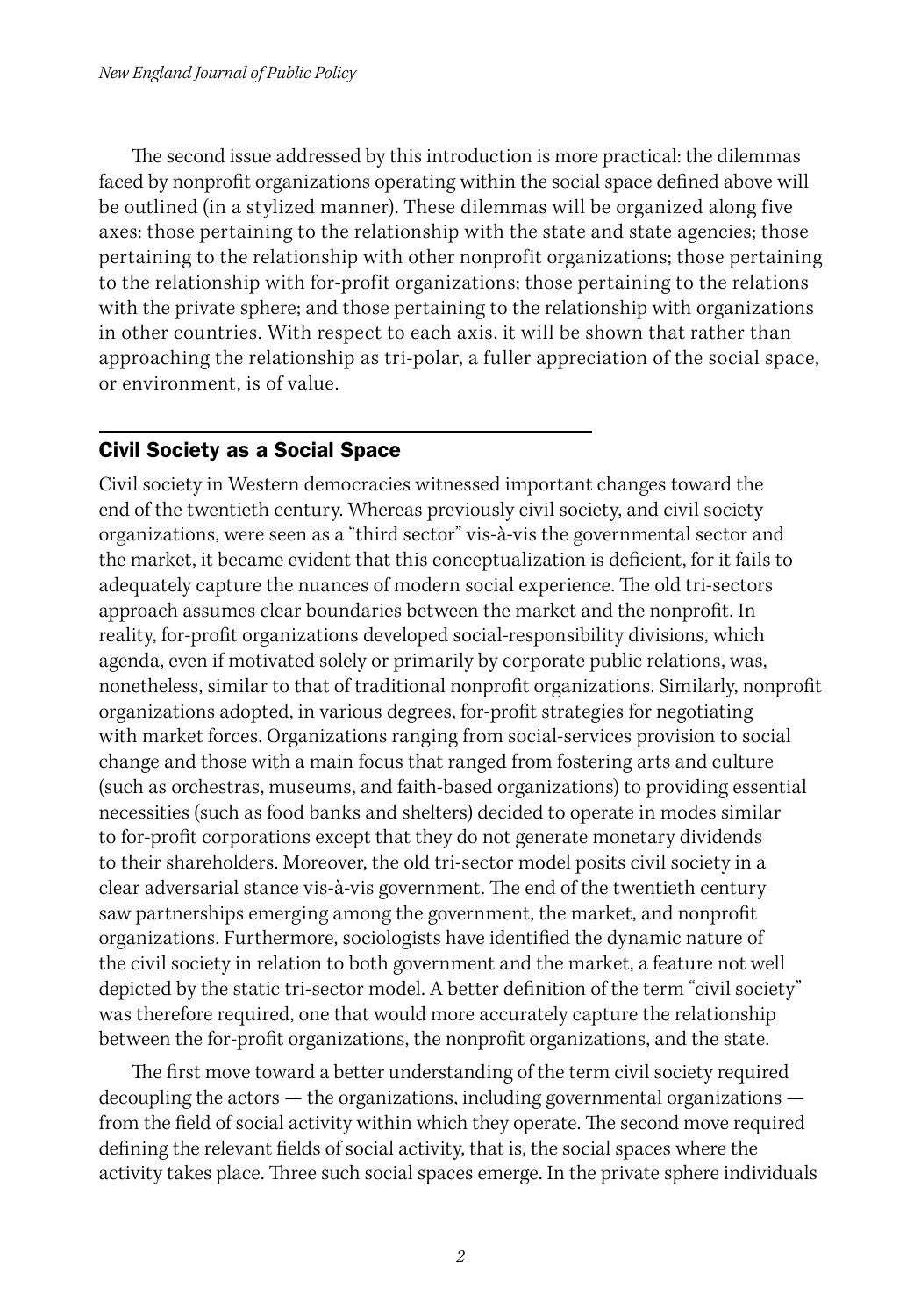### State

Nonprofit

# **Civil Society**

# Private Sphere

**The Market** 

Civil Society: the Social Space between the State and the Individual

form familial relations and live their "private" lives. Imagine this space at the bottom, as a foundation of sorts. The state, where the official power of the sovereign resides, is organized in bureaucratic form. Imagine this space at the top. In civil society the social space between the state and the private sphere — for-profit and nonprofit organizations pursue their goals.

Understanding civil society as the space where both the for-profit and nonprofit reside allows us to understand the continuum between the two ideal types of these organizations. The ideal type of a nonprofit organization is composed of a group of people whose relations are less formalized; the organizations need not necessarily be a distinct legal entity (let alone an entity with limited liability), its relations with its members and others are usually based on faith and trust rather than formal contracts, and its main capital is social esteem and the sense among its members of "doing something right." An ideal-type of nonprofit organization relies on a corebase of volunteers or on people who are there "for the cause." In the ideal-type of for-profit organization, people join or leave for economic reasons, the organization is hierarchically designed with clear, formal rules of duties and responsibilities, the preferred mode of interaction is the formal contract, and the core-base of the personnel is paid staff, acting to maximize the wealth of the stockholders. While these may be the ideal-types, real-life organizations may be situated in between: they may not act to maximize the profit of the stockholders, but they nonetheless adopt a forprofit mode of management. Or they may act for-profit but instill in their workforce a sense that the work is not just about the money. In short, the social space between the state and the individual allows for a range of organizations to operate: some organizations would gravitate toward the for-profit pole situated to the right of the social space, while other organizations would locate themselves toward the nonprofit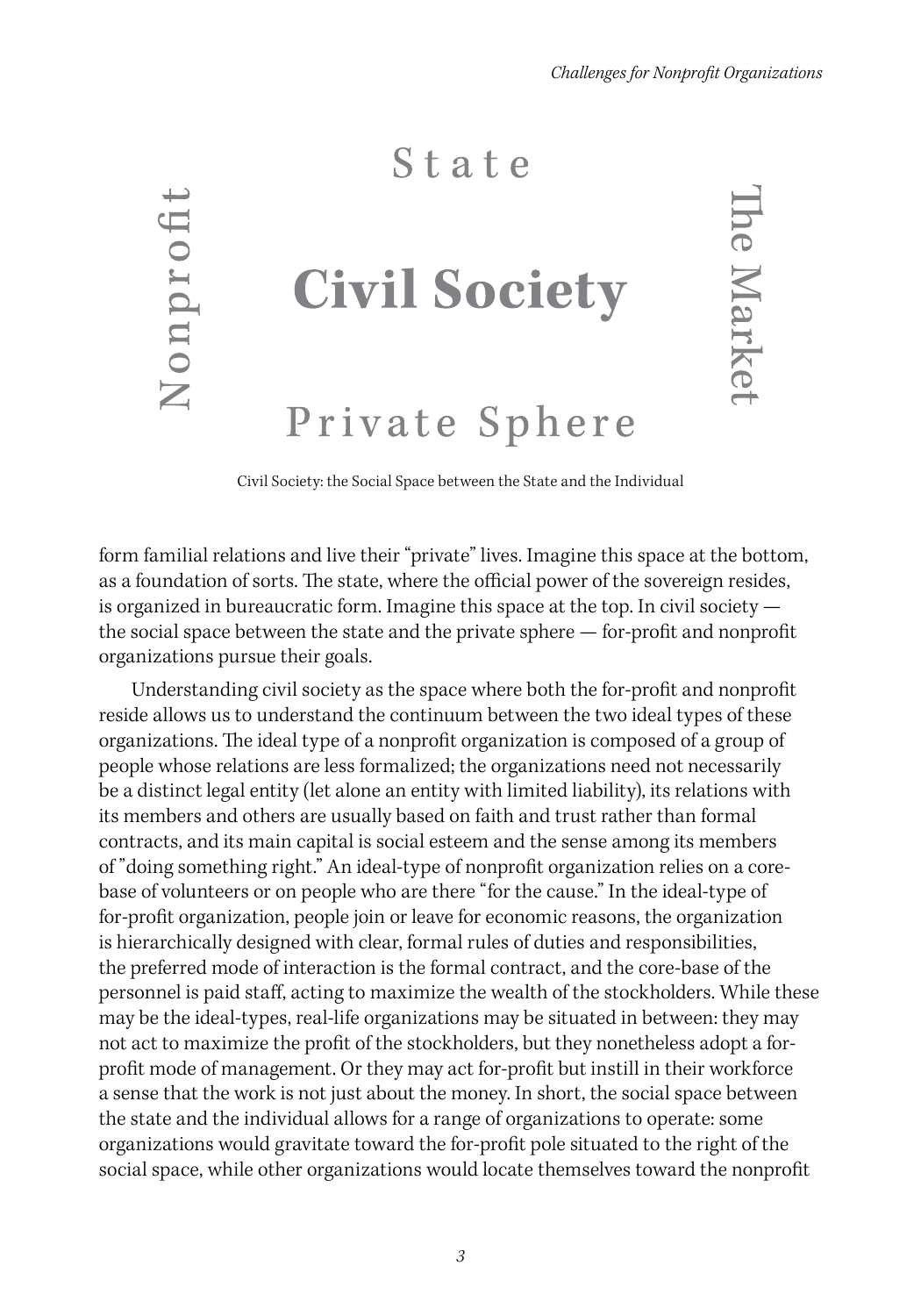side (where other forms of capital, such as social esteem, carry the day; imagine this pole to the left). Other organizations may reside in between them.

Moreover, understanding civil society as a social space between the individual and the state allows us to understand the possible patterns within that space: the state may "descend in" and saturate the space by occupying all the functions performed by organizations in civil society ; the polity would thus become a totalitarian society. Alternatively, the state may "ascend" or "withdraw" from the civil society altogether. It may outsource the provision of services it used to provide to organizations and it may deregulate their provision by removing bureaucratic modes of control or supervision. Similarly, this spatial model enables us to realize the importance of the "private" domain and the interaction between it and civil society. Individuals may either withdraw from participation in civil society by turning their attention to the "private" relationships with friends and family, or they may decide to spend most of their time and energy pursuing activities and relationships within civil society. Some may even decide to merge elements of the private sphere with civil society by living their lives more "publicly," as new technology now offers. Finally, the spatial model reveals the ability of nonprofits to "move" within that space by changing some of their characteristics (such as by running some for-profit activities or by forming partnerships with for-profit organizations or with governmental bodies). Such partnerships may be project-by-project or on a broader basis; they may be for a limited time or for an extended period; they may be formed in order to promote some transformation or in order to resist proposed changes.

Understanding civil society as a social space also allows us to appreciate that processes may transcend state/national boundaries. Governments, for-profit, and nonprofit organizations partner with their counterparts in other states/nations, and people, goods, services, information, and ideas cross national boundaries. Therefore, patterns occurring in the space between the individual and the state in one polity may be affected by, and may affect, patterns in neighboring — or even distant spaces. For example, if a government "withdraws" from civil society (or conversely, decides to strengthen its hold by increasing its presence) in one country, this may create pressures — ripple effects — that will be felt in civil societies in other countries. Similarly, if certain policies are adopted by organizations — for-profit or nonprofit —within one polity, organizations in other polities may face some of the consequences (intended or unintended) given the transnational dimension of modern civil society.

Turning from theory to practice, the state has, in several Western democracies, withdrawn (or partially withdrawn) from providing services directly and turned to models of outsourcing by purchasing these services from for-profit corporations or by partnering with nonprofits (through partially funding their activities or through devising tax schemes that benefit their activities). At the same time, such withdrawal was sometimes accompanied, and not necessarily in a systematic manner, with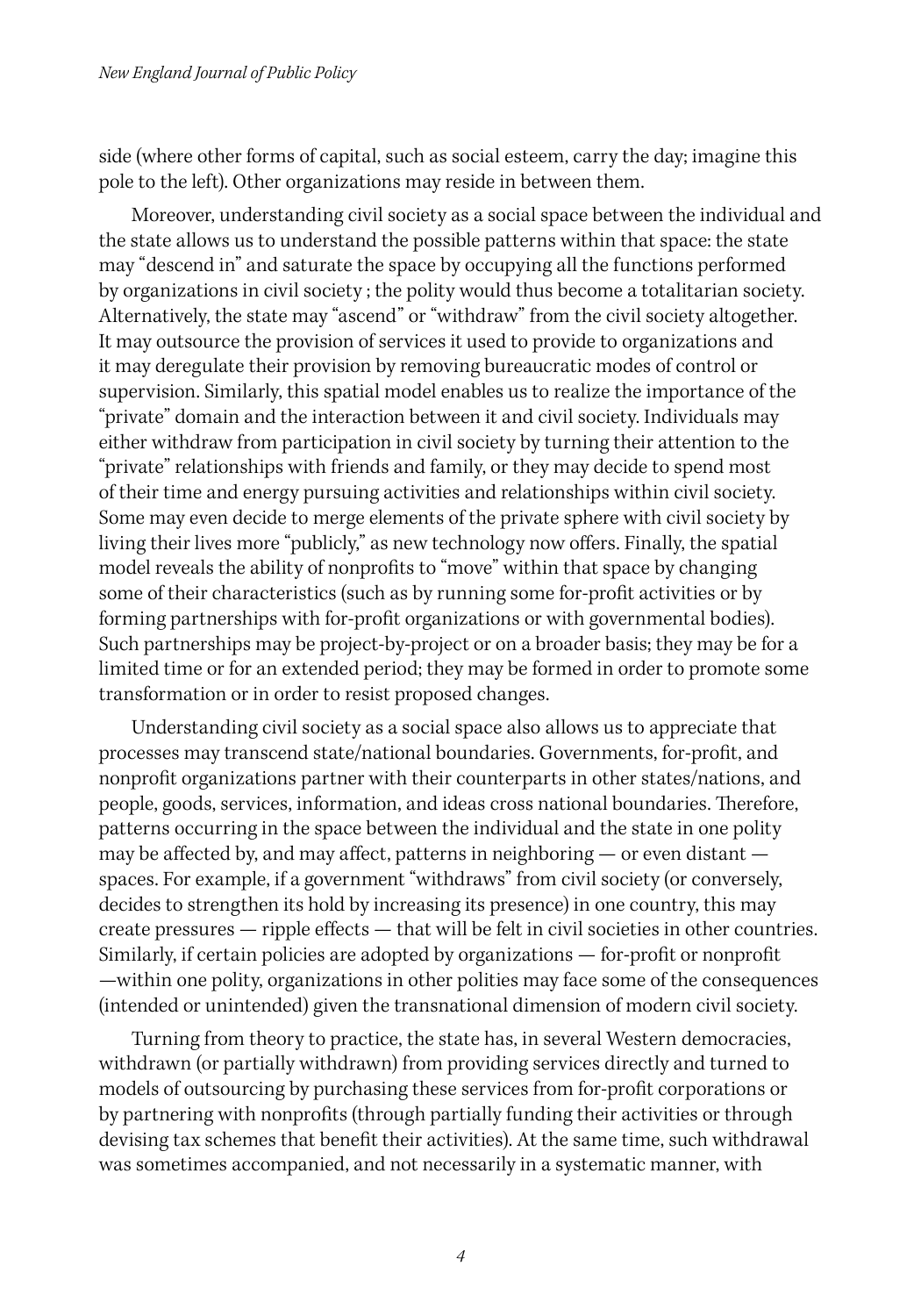the adoption of some form of regulation meant to govern the provision of services (or the eligibility to these partially funded services). Furthermore, the end of the twentieth century has seen greater cooperation not only among states and for-profit organizations, but also among nonprofit organizations, in tandem with globalization processes relying on newly available digital technologies, on the relative ease of transnational transportation, and on the emerging awareness that organizations operating within the society in Western democracy share some similar challenges and causes (while acknowledging their culturally specific differences).

The upshot of these changes was that the gaps between the haves and have-nots (which have widened at the end of the twentieth century as a result of privatization and deregulation policies) were met with privatization of social services. The challenges faced by both service providers and advocacy organizations have thus increased. Furthermore, gaps between strong and established organizations and less structured ones have widened, in part since the government preferred to partner with the well-established organizations — a preference shared by foundations and by some private philanthropists as well. Third, the state's role as partial "funder" (or "buyer") of services and as regulator and policy maker has placed the organizations working with (or in opposition to) the state on less familiar grounds. It is therefore useful to examine a little more closely the challenges faced by nonprofit organizations in modern civil societies. The challenges listed below are based on the experiences of organizations in Haifa and in Boston. As revealed by contributions to this volume, organizations on both sides of the ocean face similar dilemmas, but their approaches to such dilemmas may differ. Furthermore, the contributions to this volume reveal that the very process of learning from the experiences of organizations in other countries (a component of the transnational dimension of civil society) is, in itself, capacity-building.

### Challenges to Nonprofits in the Civil-Society Space

### Nonprofit-State Axis

The first set of challenges faced by nonprofits pertains to the relationship with the state and state agencies. Given the patterns of state withdrawal briefly sketched above, should organizations seek to replace it, at least partially, by providing social services seen, traditionally, as within the duties of "the public" to provide? Or should organizations advocate for the return of state agencies, while taking on the "extra burden" caused by the state withdrawal only as a temporary measure? Or should service-provision organizations rejoice at the withdrawal of the state, since such withdrawal usually entails greater freedom for the organizations to pursue their mission? Striking a balance between advocacy for social change and the provision of services is a tough call even when the state and its agencies remain static (that is, neither elevate the upper boundary of the civil society nor push it down). When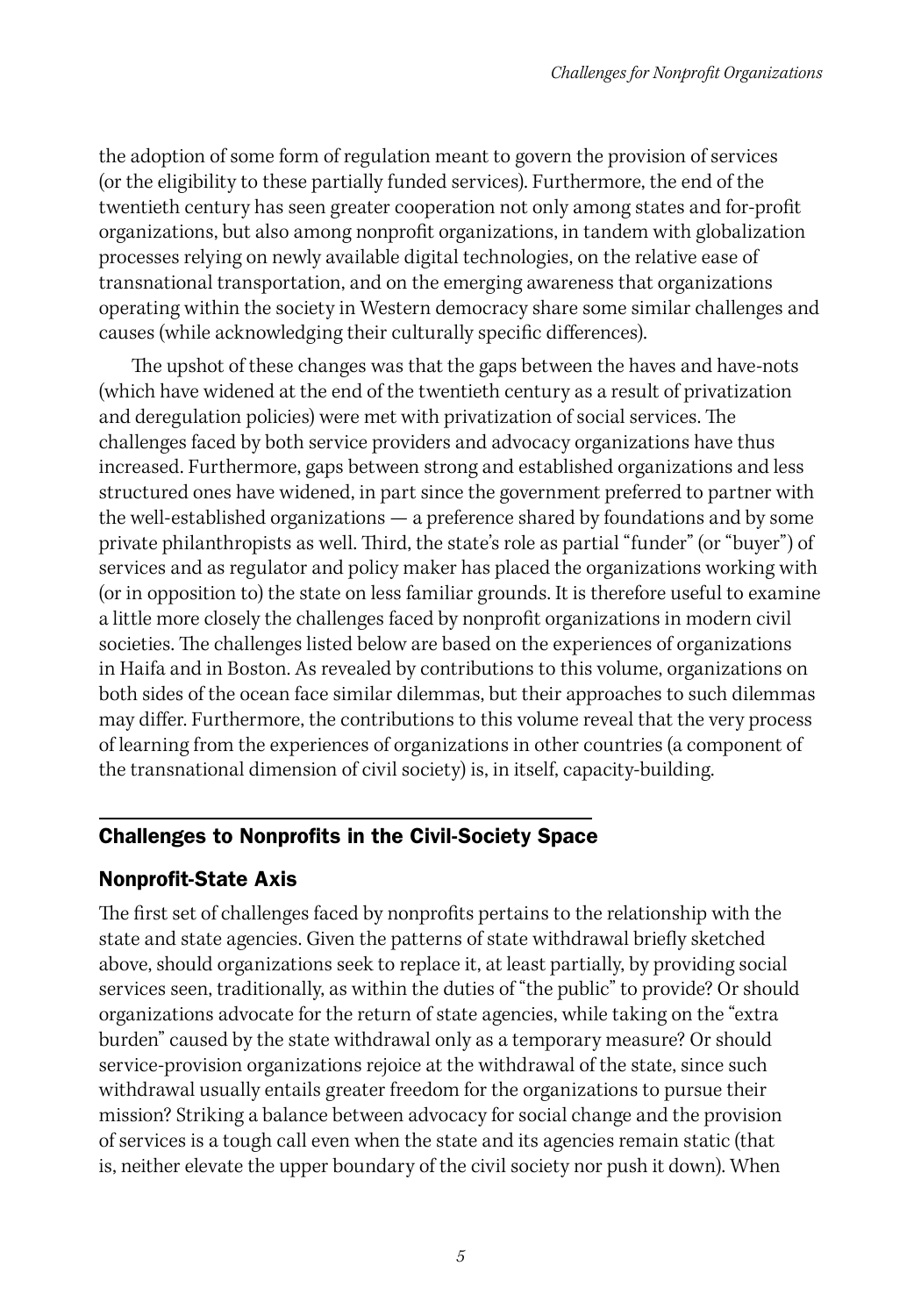amendments are made to the social contract that defines the responsibilities of the state, the organizations operating within civil society face a clear and concrete dilemma: whether to challenge these amendments or adapt to the new terms.

Yet as mentioned, the state has not simply withdrawn from civil society. Rather, the state and state agencies, whether national or municipal, outsourced some services by providing partial funding to nonprofit organizations and/or regulated the eligibility to services the provision of which is partially funded by the state. Alternatively, if a service that the state deemed important was not provided by state agencies, rather than developing the capacity to offer such service independently, the state offered to partner with the nonprofit currently providing a similar service. From the perspective of the state, this policy saves money (by leveraging public funds with the funds the nonprofits acquire through fundraising or via their volunteer core). It also allows the state to harness the know-how and devotion of the nonprofits, while deflecting responsibility for mismanagement if it occurs. At the same time, such a policy results in a less hierarchical command-and-control structure and leaves the state partially dependent on nonprofits. This was evident when state agencies (national and municipal) in Israel were confronted with the need to provide assistance to residents during the war between Israel and Lebanon in the summer of 2006. Lacking the capacity to provide all the necessary services, the state had to rely on the cooperation of nonprofits, which entailed managing a less-structured coalition of organizations.

From the perspective of the nonprofits, the dilemma is clear: Should organizations join forces with the state (or the municipal government) to pursue an important social goal and thereby risk losing (or at least diminishing) their independence? Or should they resist being co-opted by rejecting public funding and a seat at the public-policy-making table? Moreover, as will be elaborated below, the state has a preference for working with larger, established organizations, with presence in many localities. This puts pressure on distinctly local, relatively small nonprofits to join others and form a national organization (or a federation), thereby losing some of their uniqueness (and independence). As contributions to this volume reveal, these are not easy dilemmas to handle.

### Nonprofit and For-profit Axis

Raising money is important, and for-profit corporations are a great source, but on occasion it is precisely the policy of privatization and deregulation, favored the for-profit corporations, that the nonprofit organizations view as problematic. Furthermore, it is sometimes the policy of for-profit organizations that the nonprofits see as irresponsible. Examples range from pollution to failing to provide adequate labor standards, or failing to provide adequate opportunities for minorities. Should nonprofits refuse "tainted" money from corporations? If this sounds a bit simplistic, life presents variations with multiple shades of gray. For example, when approached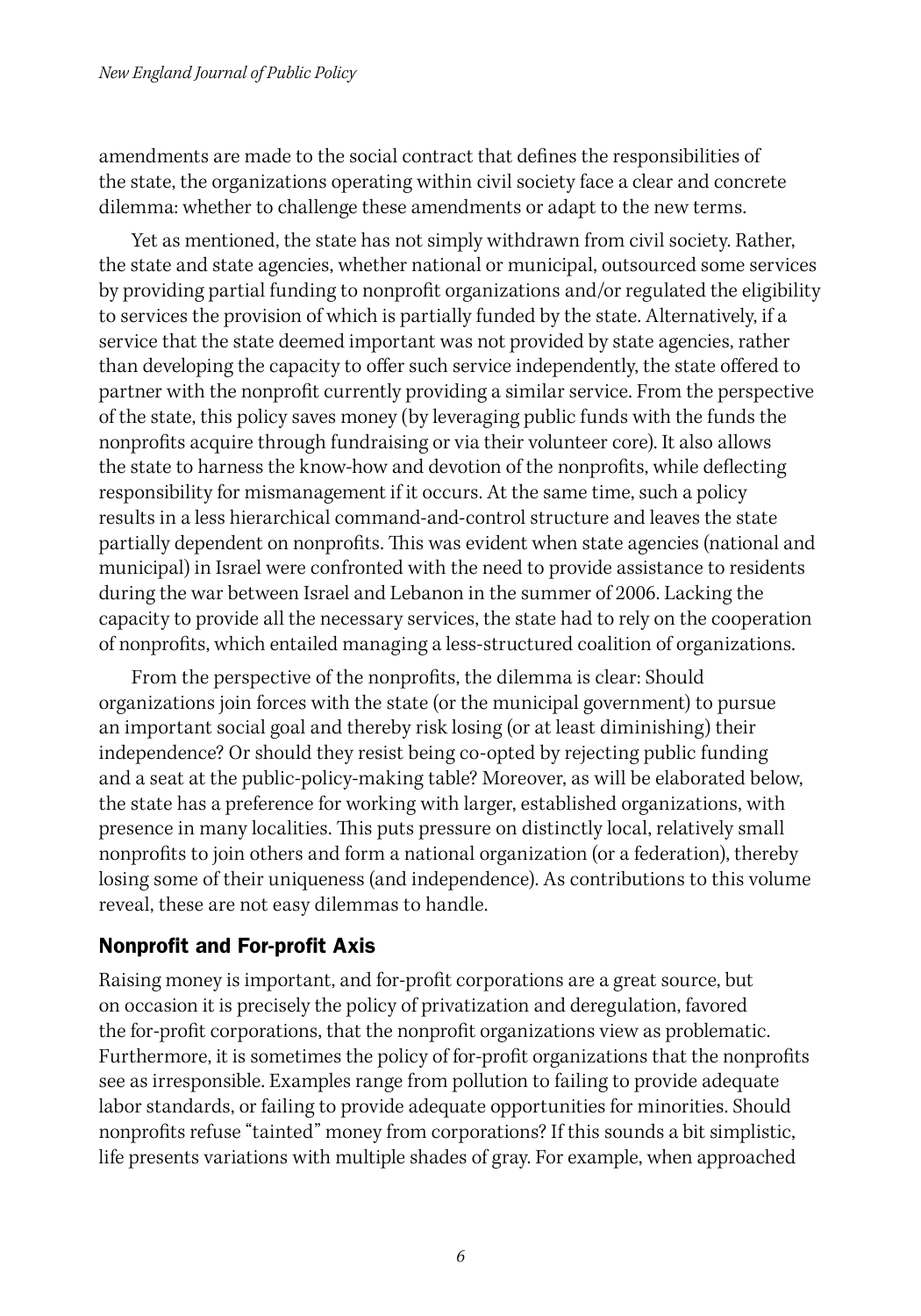by the social-responsibility arm of a corporation to conduct a joint campaign, should the nonprofits resist, knowing that it is being used at least in part to promote a certain social image desired by the corporation? For after all, not only will its image rub off on the corporation and thereby grant it an air of social respectability, but the corporation's image may rub off on it, which may detract from the latter's noncommercial nature (or its reputation). Assume now that the corporation asks that the nonprofit refrain from running a similar campaign with the corporation's competitor. Should it take a utilitarian stance, seeking to maximize its ability to promote the social good it seeks to promote by agreeing to work with the highest bidder? Or should it resist such market tactics?

Furthermore, when corporate funding is present, corporations may wish to achieve greater control by establishing a new entity in which they call the shots. Alternatively, they may push to place their members on the boards of the nonprofit they support. Some may welcome such a move. It signifies the commitment of the for-profit to the cause (which may translate into cash or other corporate resources and know-how). But the risk is clear: loss of independence.

### Relationship among Nonprofits

Joining forces with other nonprofts could strengthen the ability of each organization to pursue its goals. It would also make attracting grant money easier, as foundations usually prefer funding bigger players whose proven ability to make a change is evident, rather than splitting their support among various factions in the same field. On the other hand, joining forces with others may lead to loss of independence and loss of the ability to pursue the specific mission of the individual organization as understood by its members. It may also lead to loss of motivation by the volunteer core. There is also the risk of exposing the fundraising "secrets" of each to its competitors. Put in market terms, a merger of two or more organizations, and even a joint venture, may lead to the loss of the relative advantage of each, as its social capital may be transferred to another organization.

A related dilemma is whether, or to what extent, to cooperate with "umbrella organizations" — a coalition of organizations created in order to facilitate cooperation, enrich the tools available to each organization, and present a united front on some issues. Umbrella organizations may build the capacity of their member organizations by providing access to knowledge and other resources and may serve as a neutral platform for exchanging ideas and forming a joint policy among like-minded organizations. But such umbrella organizations may end up restricting the freedom of each organization to chart its own course and/or may end up competing with the individual nonprofit by stealing its thunder or by directly appealing to its funders. The umbrella organization may thus pose a threat of sorts to the independence of each member. From the perspective of the umbrella organization, the tension is also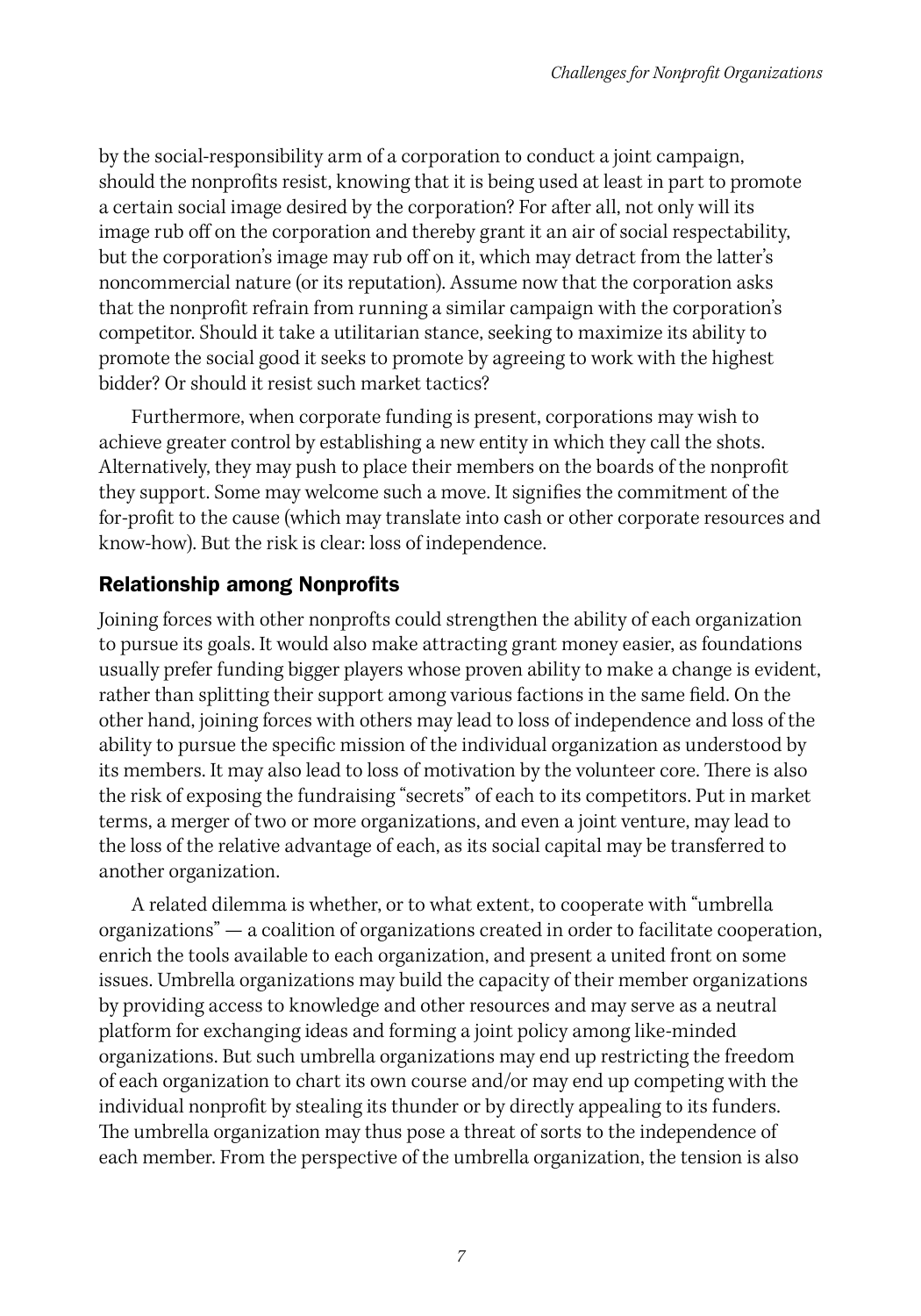clear: on the one hand, in order to maintain trust with the members' organizations, it should stay above the fray and concentrate on providing tools and a neutral platform. It should not step into the shoes of an individual organization, for by doing so not only does the umbrella organization compete with its member, it also thwarts the member's organic development. Yet not leading some concrete activities on the ground also has a price: an umbrella organization is expected to take the front line — in advocacy or service provision — in order to maintain its social capital. For if it is taken to be only a "bureaucratic" agency, its mission may fade and it may lose its momentum and the support of its key constituencies, including its volunteer core.

### Relationship between the Nonprofits and the Private Sphere

Recall: the private domain is "below" the civil society; it is where individuals lead their familial lives, pursue their individual hobbies, and spend time on their own. Nonprofit organizations seek to draw the commitment of members of the society engaged in their "private" lives. Recruiting their support and involvement requires appealing to their sense of solidarity or otherwise convincing them of the importance of the goal promoted by the nonprofit. As mentioned above, a nonprofit is usually a less structured organization and even its paid personnel are part of the organization not only for the monetary remuneration. Running it therefore requires a unique approach toward human resources. Should it adopt managerial tools developed by for-profit organizations to attract and manage its human capital, and thus perhaps increase its efficiency, but also risk losing its grassroots support and enthusiasm? The for-profits who donate money would certainly like to see the nonprofits operating according to the for-profit mold, but is this the right course of action, given the unique characteristics of the human capital upon which they thrive? Consequently, should nonprofits attempt to recruit successful business people to their boards, seeking their expertise in running business, or should they steer away from the for-profit way of doing business?

Nonprofit organizations in the United States have, by and large, taken the position that the structure the market offers, and the business administration models prevalent therein, need only moderate modifications in order to suit the nonprofits operating within civil society. Nonprofits in the U.S. are consequently more professional and efficient. The small and medium size nonprofits in Israel are less structured and rely more heavily on the spirit of volunteerism and lay-people's participation. Examining the dialogue between nonprofits from Israel and from the U.S. may therefore shed some light on the trade-offs.

### Nonprofits Beyond National Boundaries

As mentioned, the twenty-first century provides nonprofits with opportunities to expand their reach beyond the polity within which they are situated. Transnational cooperations ensue, and multinational organizations emerge. Transnational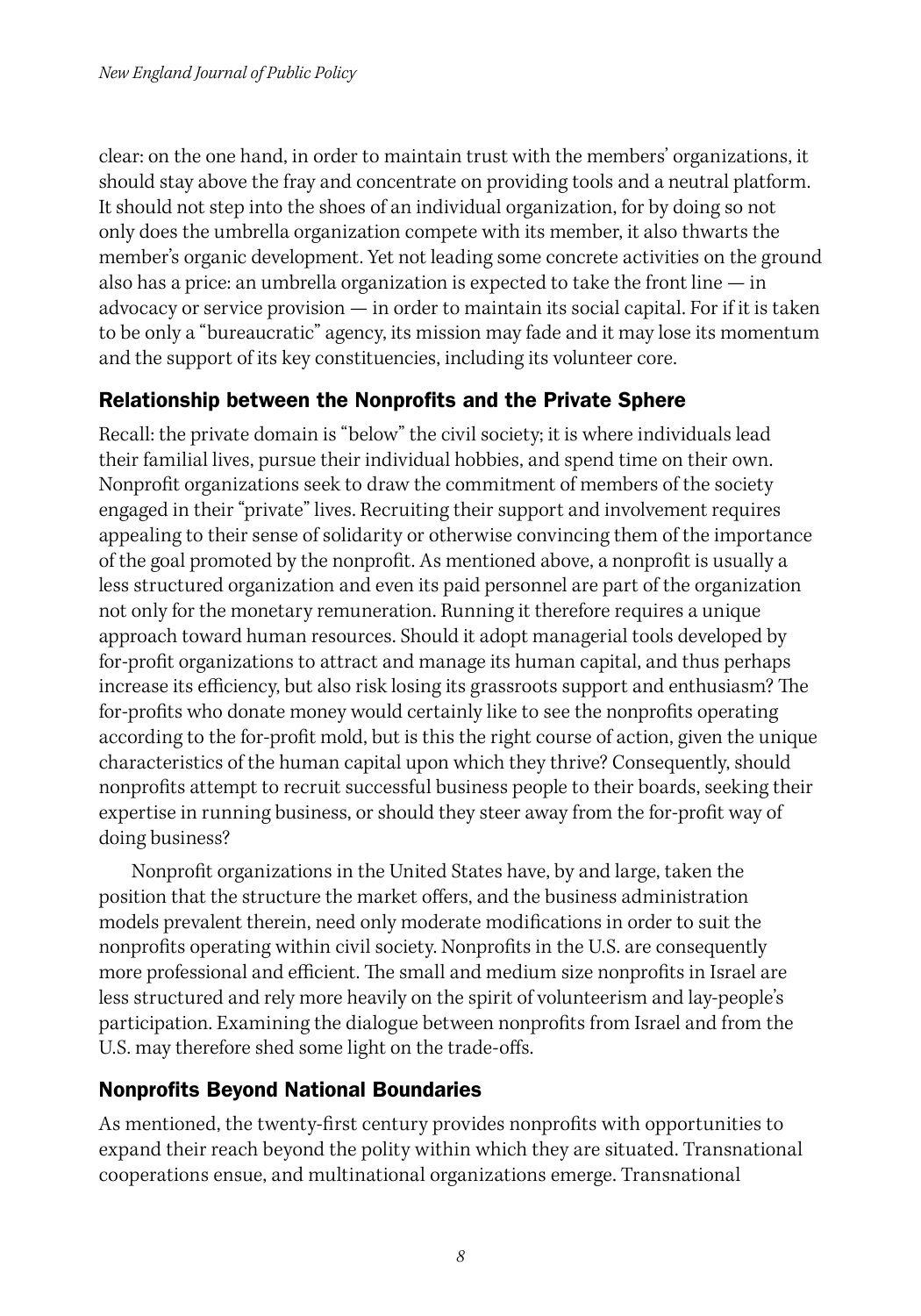organizations or other forms of partnerships may provide local nonprofits with access to know-how, energize their core human capital, and assist in fundraising. Moreover, as part of the exchange, organizations may decide to adopt specific campaigns or join forces in concrete activities. An international frame may be helpful in generating public support or, in case the campaign is adversarial, in providing cover from the opposing forces (including the government or powerful corporations). At the same time, spending time with international partners may consume time and resources and thereby divert nonprofits' attention from their local base. Nonprofit organizations may also need to consider whether experiences gained by organizations in other localities are relevant to them, given possible political, economic and cultural differences. For example, the organizational culture of nonprofits in the U.S., as mentioned above, follows some corporate patterns, whereas the culture in Israel is more grassroots oriented. Are the experiences of U.S. nonprofits relevant to the Israeli counterpart? Furthermore, international involvement may subject nonprofits to critiques launched against partners abroad and may raise concerns regarding "external" interventions. The reports of the nonprofits from Haifa and Boston thus may also shed important light on this dimension.

### Conclusion

It is perhaps trite to note that civil society — understood as the social space between the individual and the state, where for-profit and nonprofit organizations pursue their goals — is inherently political. Within this space values and beliefs are translated into social action, policies are formed and implemented, and players — organizations and office-holders within organizations — have to engage with other players (that is, with other organizations and other office holders). As the contributions to this section reveal, we cannot understand governance in the twenty-first century without understanding the dynamics and pattern characteristics of the civil society in any given polity. Our traditional focus on the state as the sole source of public policy has long been questioned and, as leaders of organizations report here, is difficult to maintain. Organizations and their volunteer core view it as their responsibility to strive toward social transformation, hopefully with, but also without (or contrary to the policies of) state agencies. This is not to say, of course, that the state's role is not meaningful; it is mainly vis-à-vis the state and its agencies that the players operating with the civil society form their strategies. But strategies are also formed with respect to other organizations, whether for-profit or nonprofit, and more specifically, the question of collaboration with other organizations appears to be of special importance.

It should be recognized, in this respect, that the political activity (and the organizational politics) of nonprofits raises another question, not directly addressed here: How can nonprofits effectively deal with political parties? After all, such parties are a vital part of civil society. But collaboration with political parties is a risky business. While it may yield access to the state-based policy-making table, it may also risk